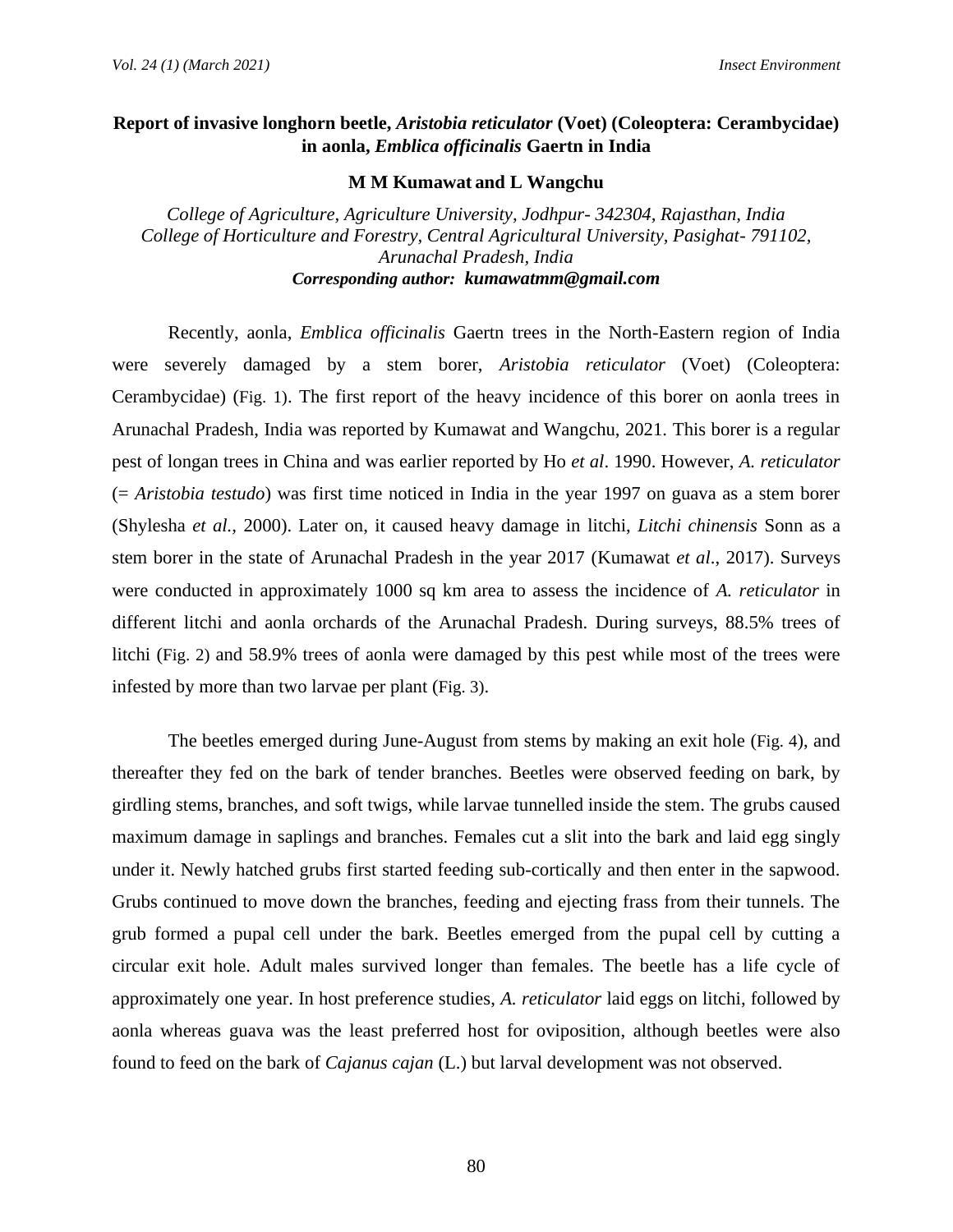Since, the northeastern region of India is in close proximity with China and Myanmar and the bordering area is occupied with dense forest from all around, hence this pest might have invaded from China or Myanmar, where it was found to cause heavy damage in litchi plantations. *A. reticulator* may spread to major litchi growing states like Bihar, West Bengal, Uttar Pradesh, Jharkhand and other states, if quarantine measures are not taken.



**Fig. 1 Beetle,** *A. reticulator* **Fig. 2 Grub feeding on litchi**



**Fig. 3 Grub feeding on aonla Fig. 4 Exit hole in the stem**